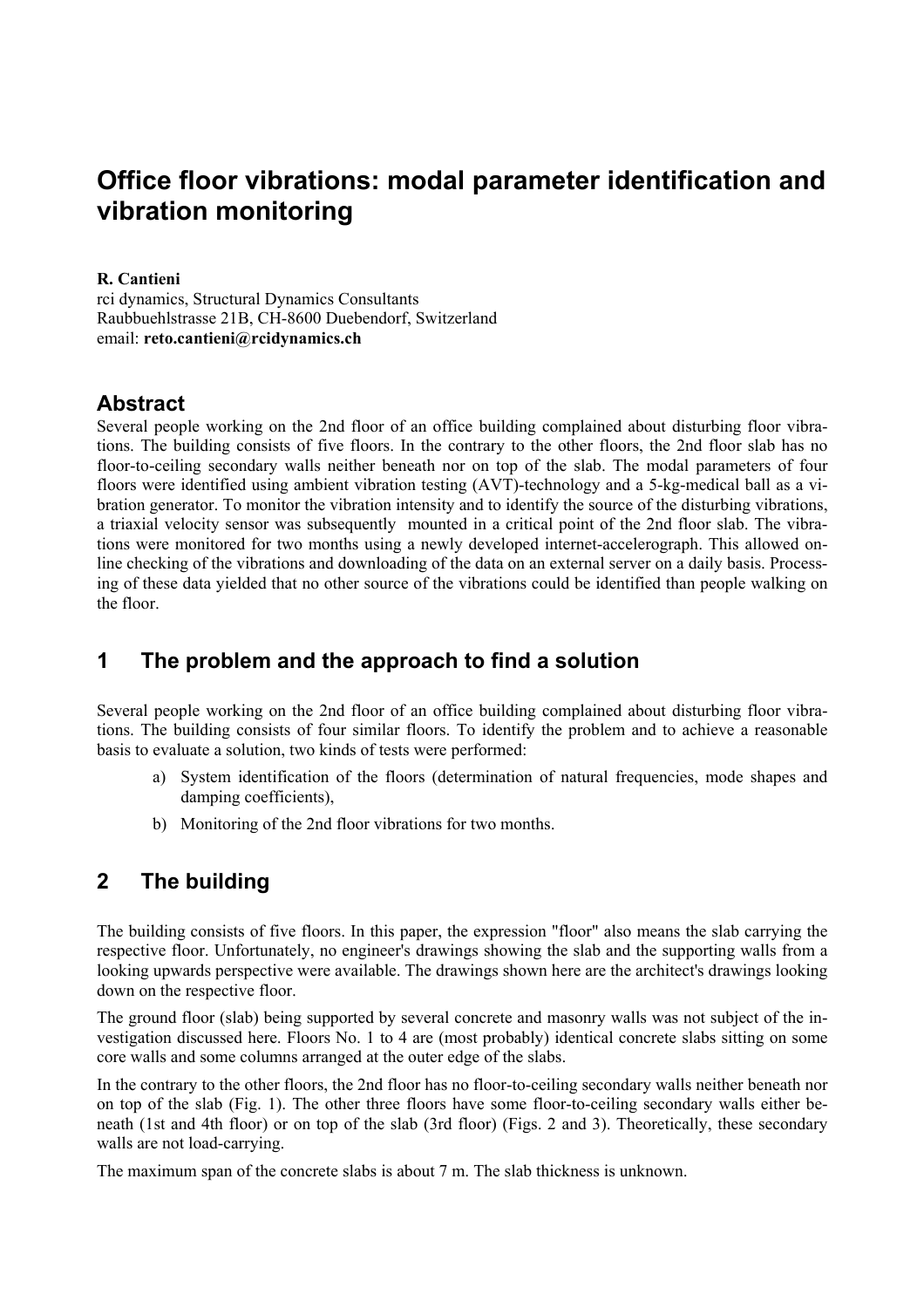

Figure 1: Plan view of the 1st and 2nd floors (cut above the slab and looking down on the slab).



Figure 2: Plan view of the ground floor. The intermediate wall "supporting" the 1st floor slab is probably from masonry.



**Figure 3:** Plan view of the 3rd floor; the 4th floor looks similar. The intermediate walls are probably from gypsum or masonry.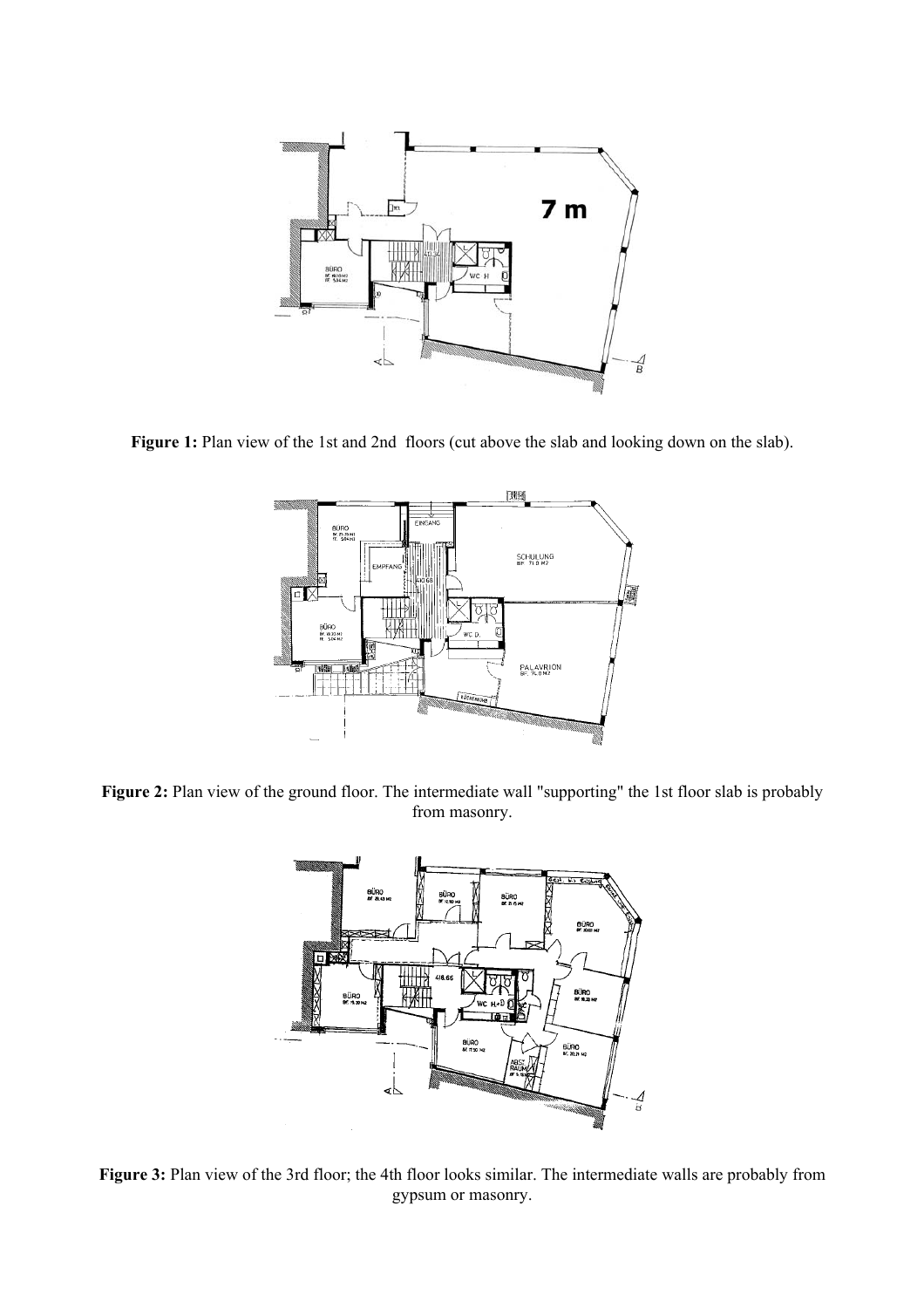# **3 Modal parameter identification**

### **3.1 "Ambient excitation"**

To determine the structures' modal parameters, a modified Ambient Vibration Technique (AVT) was used. In the contrary to large civil engineering structures where the usual ambient sources of excitation like wind, traffic or seismic micro-tremors are inducing nice structural vibrations, problems may arise when investigating relatively small floors.

To identify the dynamic parameters of such a structure, experience has shown that it is a good idea to artificially increase the level of structural vibrations during the "AVT" investigation. Moving on the floor and dropping a 5 kg medical ball from a height of roughly 1 m at irregular time intervals of one to four seconds has proven to be a very efficient means of excitation for concrete floors exhibiting dimensions of several meters (Fig. 4).



**Figure 4:** The medical ball used to excite the slabs and one of the accelerometers used to measure the slab response.

The advantages of this procedure are three-fold: a) the vibration level induced in this way is definitely larger than any "noise" vibration induced by any "dynamic" piece of equipment in the building (including the vibrations induced by the ball thrower's walking), b) the impulses generated by the ball (obviously; according to experience) have an optimum duration and the frequency band of interest is excited very nicely, and, c) the risk of the excitation sitting in a node of a structural natural vibration is zero. The latter is a very important advantage versus any kind of Forced Vibration Testing (FVT), where the point of excitation usually has to be kept constant due to practical reasons.

### **3.2 Response measurements**

Piezo-electric sensors PCB 393B31 with a sensitivity of 10 V/g were used to measure the floor vibrations (Fig. 4). The measurement point grid consisted of three vertical reference points and 35 roving vertical measurement points (Fig. 5). The latter were covered with five roving sensors in seven setups.

The sampling rate was  $s = 100$  Hz and the length of the time windows 5 minutes.

During one weekend, the floors No. 1 to 3 were tested in this way in the absence of anybody in the building except the test crew. The 4th floor was tested in a minimum way only. Here, the first couple of natural frequencies were established without determining mode shapes and damping coefficients.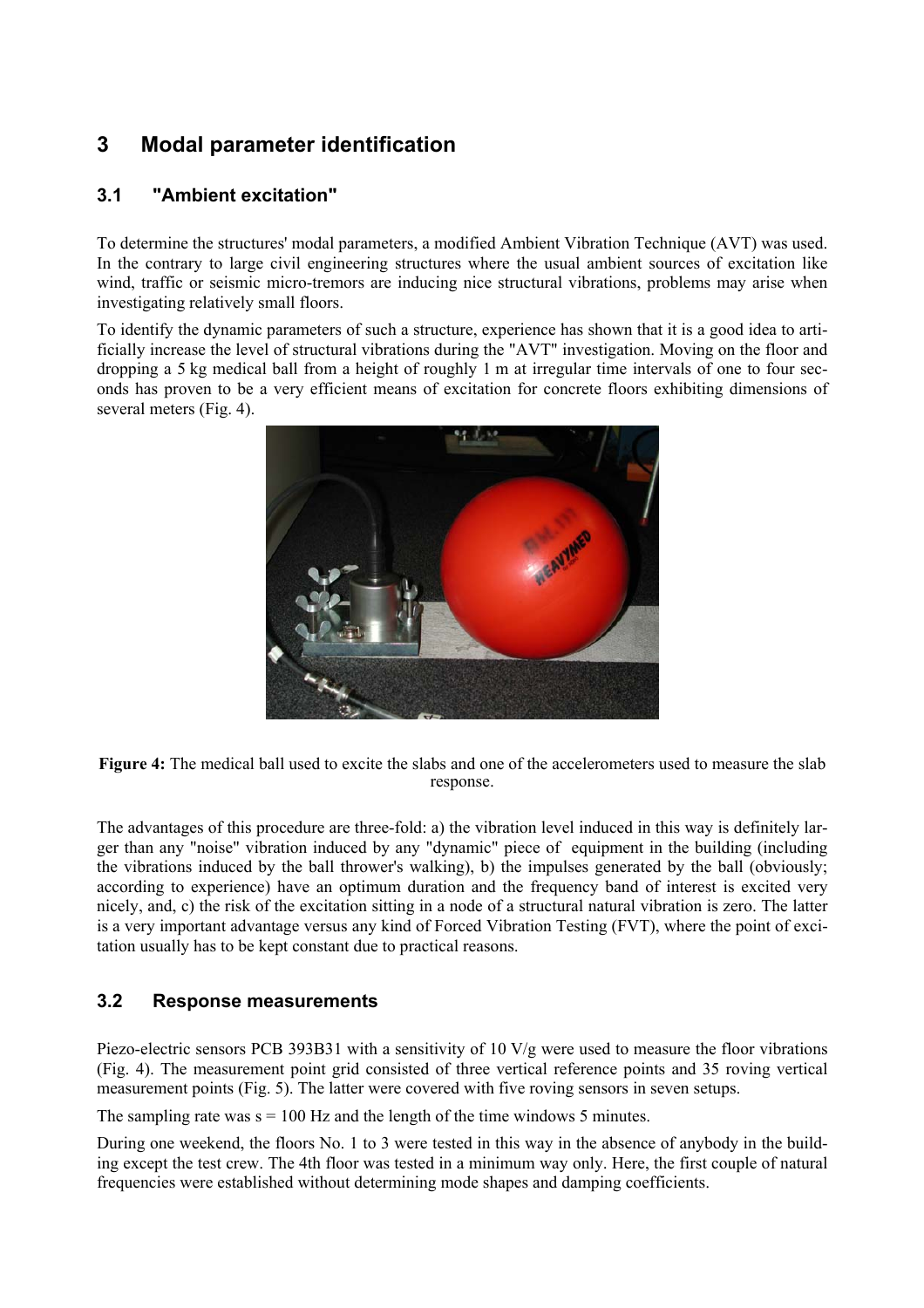

**Figure 5:** The measurement point grid. The red arrows indicate the position of the three reference sensors (located outside the grid lines), the black arrows the five roving sensors of setup 1. To cover the 35 Measurement points, a total of 7 setups was required.

#### **3.3 Signal processing and results**

EFDD (Enhanced Frequency Domain Decomposition) and SSI (Stochastic Subspace Identification) methods as offered from the ARTeMIS Extractor software package were used to identify the modal parameters. Although being based on completely different algorithms, both methods yielded almost identical results (Tables 1 to 3). The largest differences were found for the damping values. However, most of these differences are quite small when compared with the results of tests on other structures.

| Mode | <b>EFDD</b><br>[Hz] | ζ EFDD<br>[%] | f SSI<br>[Hz] | $\zeta$ SSI<br>$\lceil\% \rceil$ | <b>MAC</b><br>EFDD-<br>SSI |
|------|---------------------|---------------|---------------|----------------------------------|----------------------------|
|      | 11.57               | 2.03          | 11.52         | 3.61                             | 0.9938                     |
| 2    | 12.84               | 2.50          | 12.88         | 3.12                             | 0.9945                     |
| 3    | 17.05               | 4.91          | 17.10         | 5.34                             | 0.9985                     |
| 4    | 25.16               | 4.05          | 25.24         | 8.07                             | 0.7743                     |
| 5    | 35.16               | 2.61          | 35.26         | 3.48                             | 0.4341                     |

**Table 1:** 1st floor: Natural frequencies f and damping coefficients ζ for the first five modes.

| Mode | f           | ζ EFDD | f SSI | $\zeta$ SSI | <b>MAC</b> |
|------|-------------|--------|-------|-------------|------------|
|      | <b>EFDD</b> | [%]    | [Hz]  | [%]         | EFDD-      |
|      | [Hz]        |        |       |             | SSI        |
|      | 7.36        | 4.13   | 7.36  | 4.20        | 0.9996     |
| 2    | 10.04       | 2.32   | 9.94  | 7.20        | 0.9664     |
| 3    | 11.07       | 2.03   | 10.96 | 3.24        | 0.8177     |
| 4    | 12.73       | 2.41   | 12.75 | 2.45        | 0.9821     |
| 5    | 15.72       | 2.62   | 15.66 | 2.61        | 0.9912     |
| 6    | 17.71       | 2.75   | 17.70 | 3.11        | 0.9919     |
| 7    | 20.13       | 1.65   | 20.22 | 3.48        | 0.9771     |
| 8    | 26.34       | 2.48   | 26.24 | 16.05       | 0.7785     |

**Table 2:** 2nd floor: Natural frequencies f and damping coefficients ζ for the first eight modes.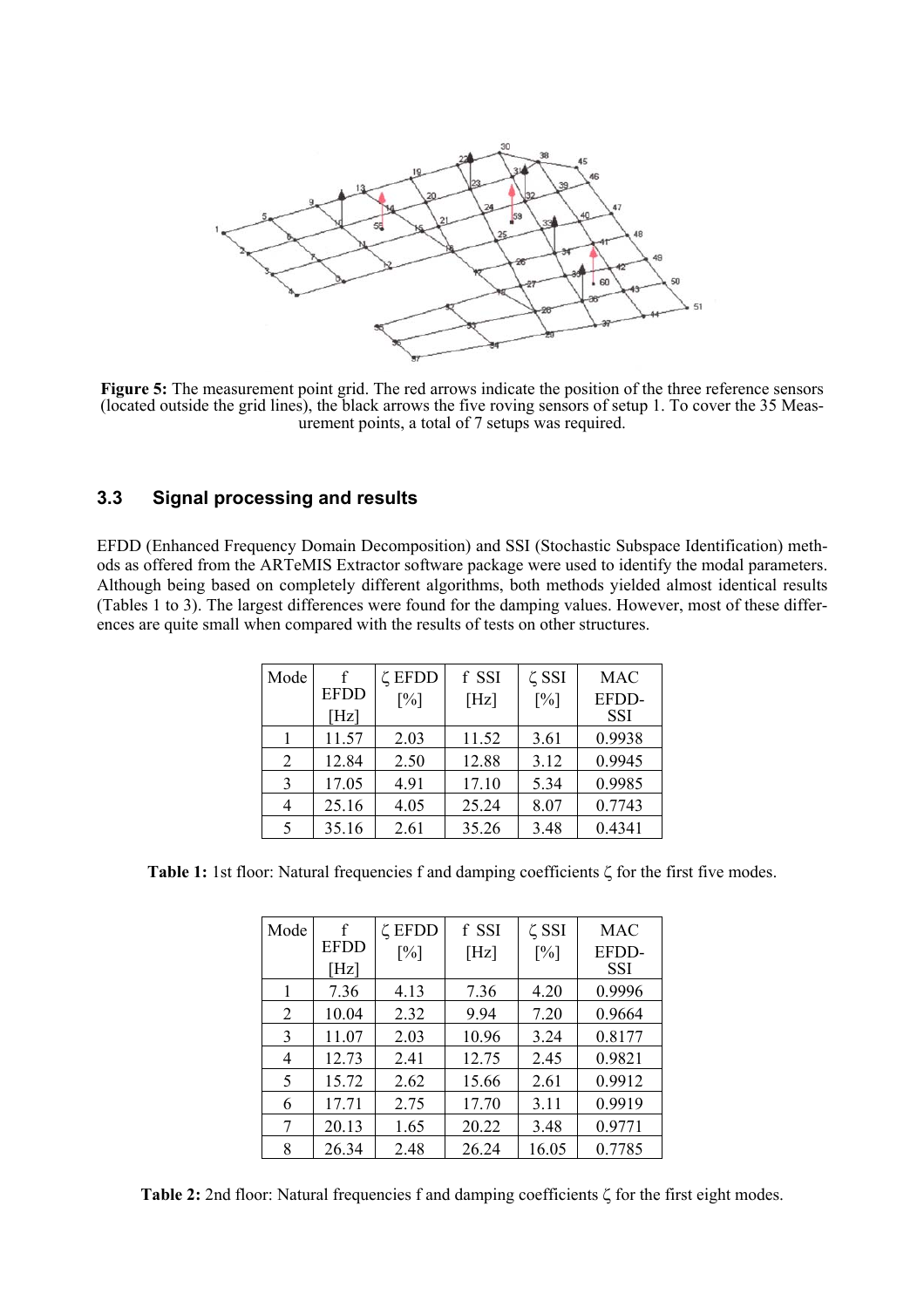| Mode           | f<br><b>EFDD</b><br>[Hz] | ζ EFDD<br>$\lceil\% \rceil$ | f SSI<br>[Hz] | $\zeta$ SSI<br>[%] | <b>MAC</b><br>EFDD-<br>SSI |
|----------------|--------------------------|-----------------------------|---------------|--------------------|----------------------------|
|                | 11.89                    | 3.33                        | 11.81         | 3.74               | 0.9987                     |
| $\overline{2}$ | 14.20                    | 2.37                        | 14.33         | 8.76               | 0.8614                     |
| 3              | 15.74                    | 2.54                        | 15.85         | 2.68               | 0.9451                     |
| 4              | 18.17                    | 2.05                        | 18.11         | 6.43               | 0.8484                     |
| 5              | 21.43                    | 2.59                        | 21.41         | 4.44               | 0.9662                     |

**Table 3:** 3rd floor: Natural frequencies f and damping coefficients ζ for the first five modes.

The MAC-values (Modal Assurance Criterion) given in the Tables 1 to 3 compare the mode shapes as calculated with EFDD and with SSI respectively. MAC ranges between 0 and 1, MAC = 1 indicating that the two eigenvectors compared are identical.

The shapes of the first modes of floors No. 1 to 3 are given in the Figures 6 to 8. Figures 9 and 10 show the second and third mode of the 2nd floor.

The fundamental frequency of the 4th floor was evaluated to  $f = 12.0$  Hz.



**Figure 7:** 2nd floor, Mode 1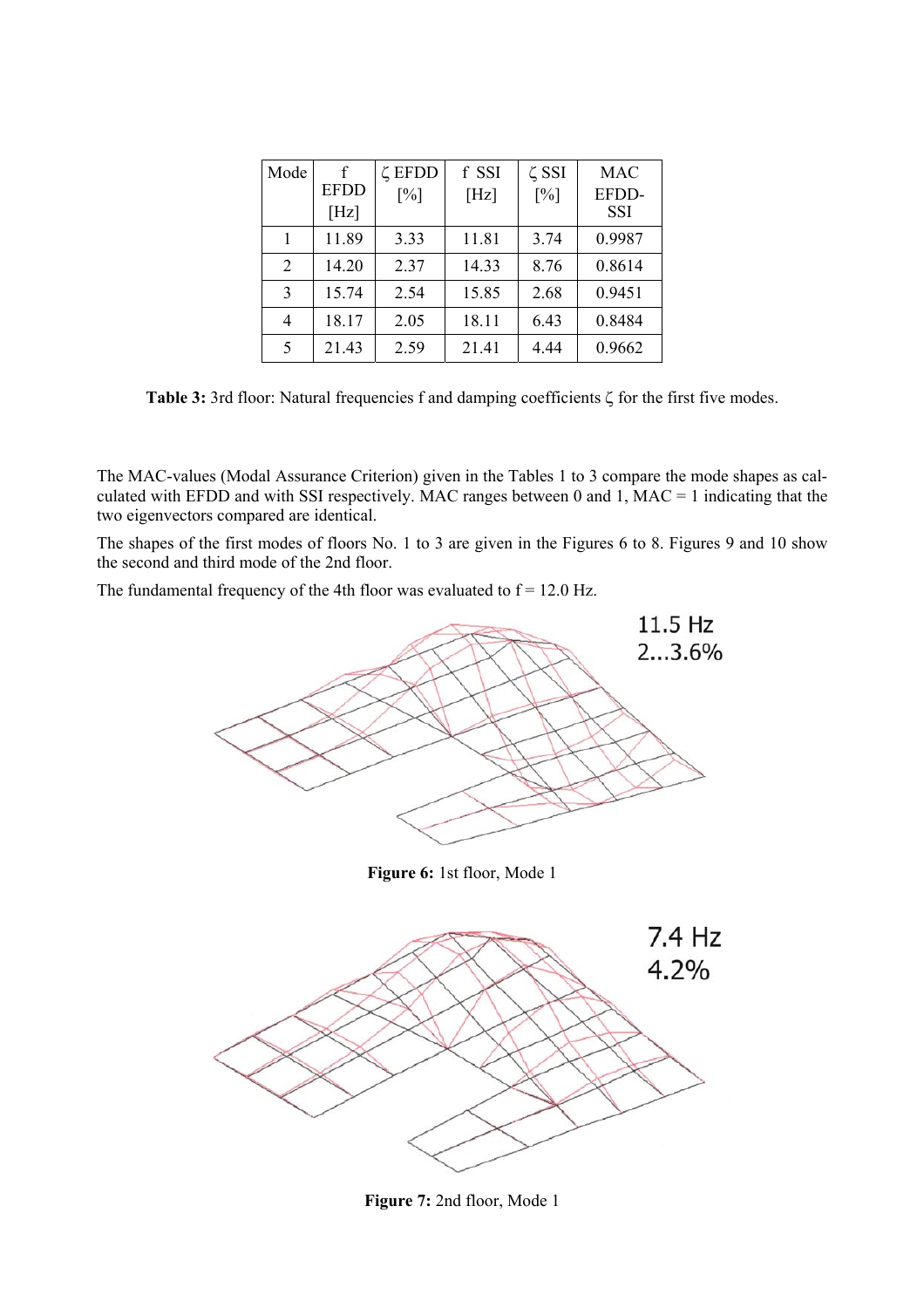

**Figure 8:** 3rd floor, Mode 1



**Figure 10:** 2nd floor, Mode 3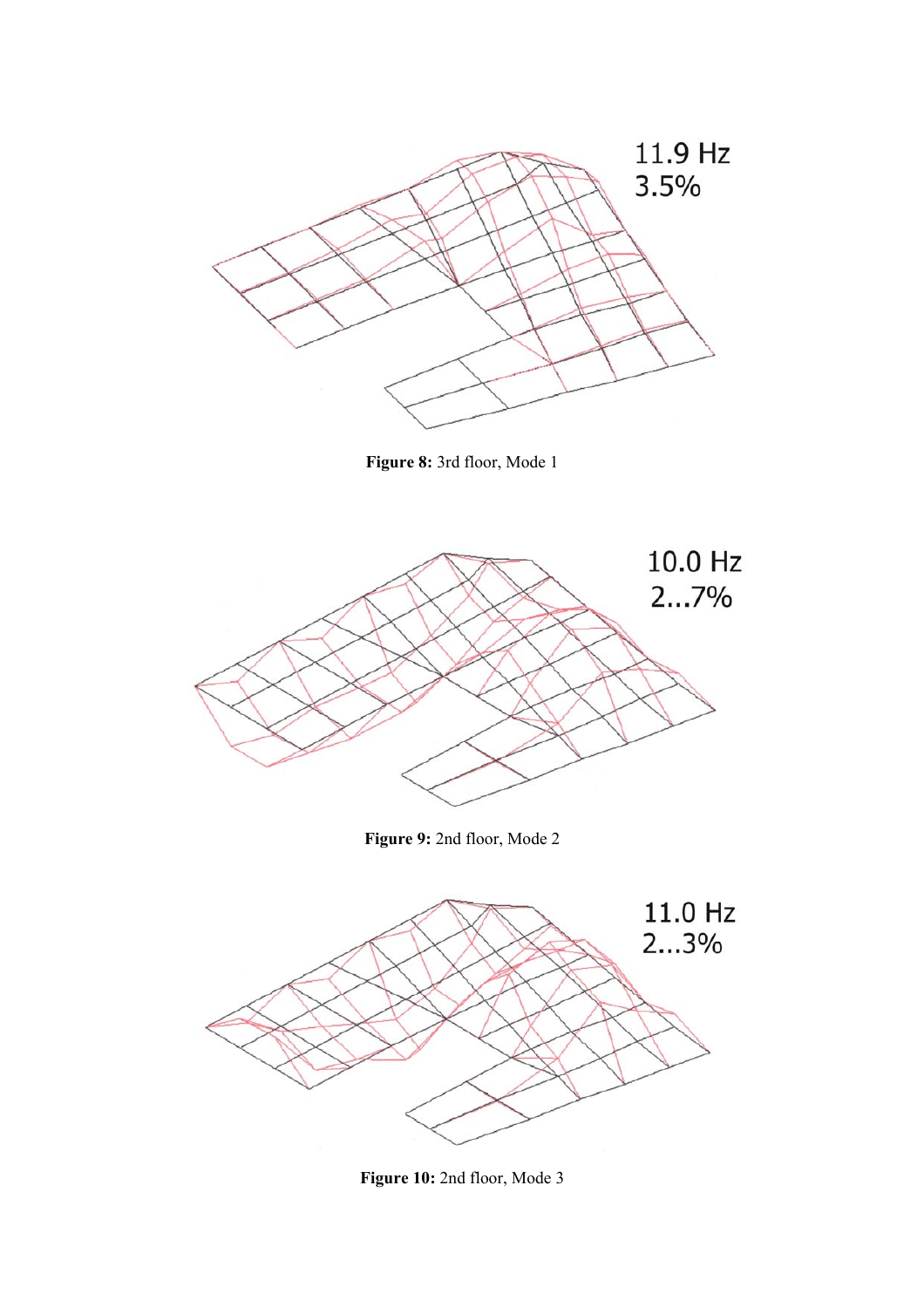# **4 Vibration Monitoring**

#### **4.1 Instrumentation, data acquisition**

To identify the source of the vibrations of the 2nd floor slab, a triaxial velocity sensor was mounted at a critical point. The vibrations were monitored for two months (December 19, 2003 to February 26, 2004) using a newly developed internet-accelerograph, IA-1. The instrument originally has internally mounted accelerometers, but a modified version was deployed with an external GSV-310 velocity sensor for this monitoring project (Fig. 11).



**Figure 11:** IA-1 with external velocity sensor, used for vibration monitoring.

The three signals were continuously sampled at a rate  $s = 100$  Hz and stored every five minutes in a file on the IA-1 local disk. This disk is large enough to store the signals collected for 2.5 days.

Every day, the 288 data files were transferred via internet to a remote server. This internet connection also allowed to check each of the 5-minute-files immediately after it had been saved to the local disk from any given point in the world having internet access (and the necessary security permissions to reach to the internet accelerograph). Application of this procedure was facilitated very much through the fact that the IA-1 could be hooked-up to the local intranet available in the office building under investigation.

### **4.2 Signal processing**

Using the GeoDAS software package, for each 5-minute time window a number of characteristic values could be determined within seconds. These values cover several types of maximum and averaged values as well as the dominant frequency.

### **4.3 Results**

Figures 12 to 15 show the peak values of all 288 5-minute-time windows of the vectorial velocity as a function of time for a 24-hours monitoring time. Diagrams of this type were calculated on a daily basis and were used to get a first insight into the behaviour of the floor under investigation. The behaviour as shown in the Figures 12 to 14 can be called "typical" and covers almost all of the 64 days of undisturbed 24-hours monitoring. These "typical" diagrams, identically scaled on the ordinate, include a normal working day (Fig. 12), a typical Sunday (Fig. 13) and a typical Saturday (Fig. 14).

Figure 15 shows the diagram for a normal working day with one singular event. It was not possible to identify the source of this singular event. Probably, somebody "stumbled" over the velocity sensor.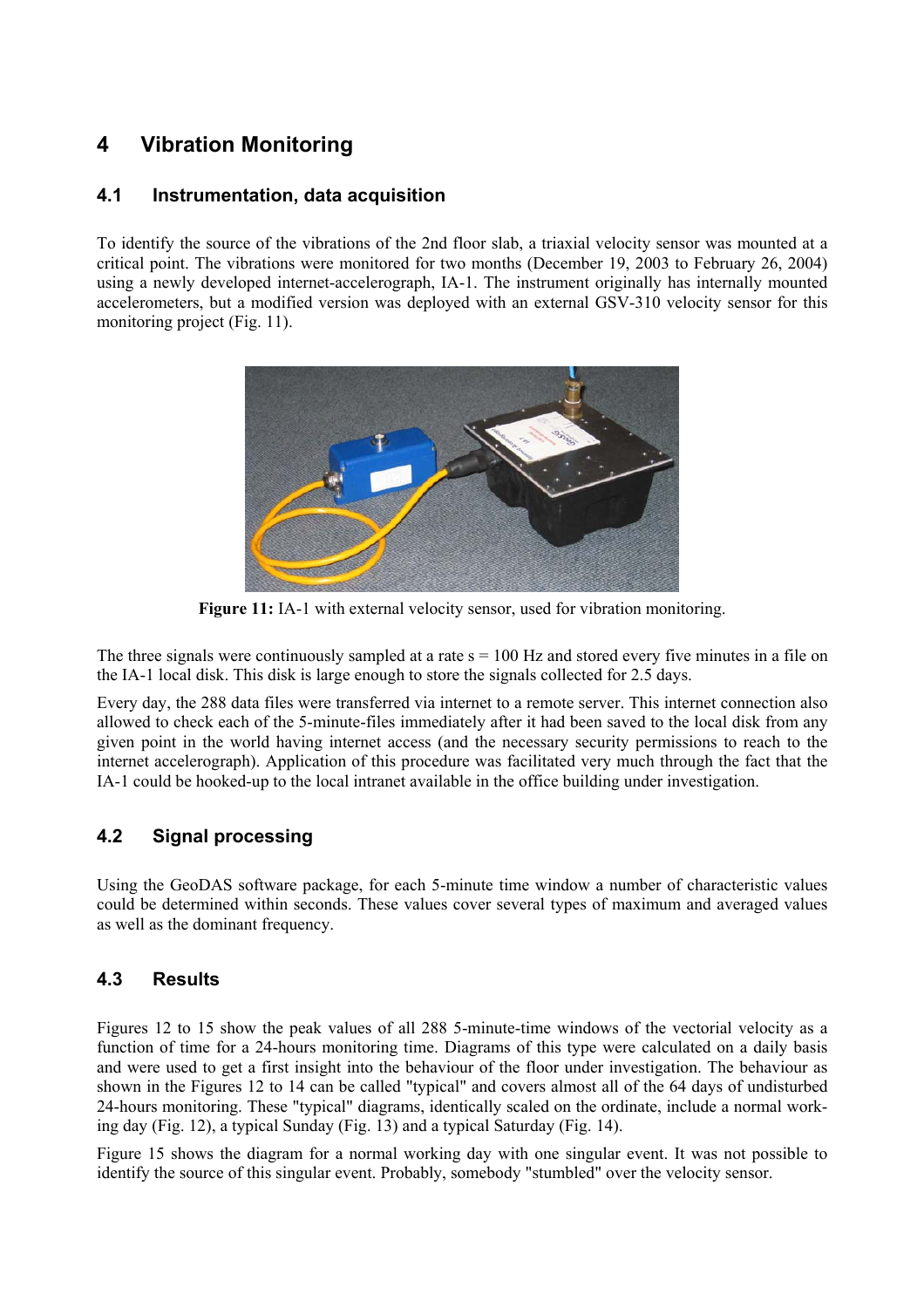**Wednesday, January 7, 2004**



**Figure 12:** Floor vibrations for a typical normal working day.











**Figure 15:** Normal working day with a singular event.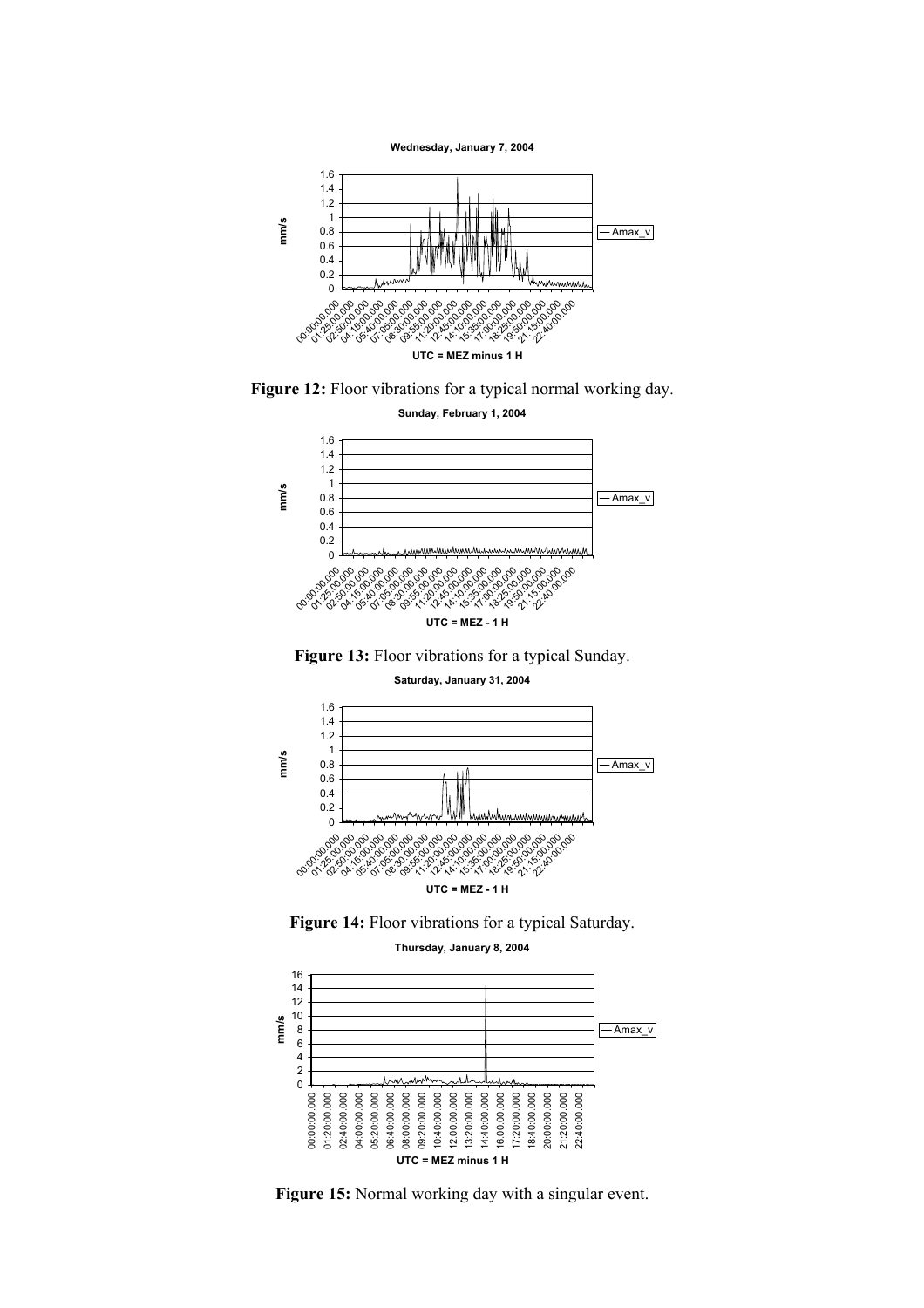Therefore, as a first result of the monitoring tests, it could be noted that no other source could be identified than people walking on the floor.

Many people walking on the floor resulted in maximum vectorial velocity amplitude values in the range  $a<sub>max</sub>v = 0.8...2.5$  mm/s (1.34 mm/s on the average).

No people present in the building (typical Sunday) resulted in  $a_{max}v = 0.10...0.22$  mm/s (0.17 mm/s on the average).

Some people walking on the floor (typical Saturdays, one or two people present, mainly the room cleaning team) resulted in  $a_{max}v = 0.4...2.0$  mm/s (0.94 mm/s on the average).

An additional test was performed with making one person jump for two minutes in the neighbourhood of the velocity sensor. This yielded a peak value  $a_{\text{max}}v = 6.2$  mm/s or roughly three times the value of normal walking on the floor and definitely less than what was measured for the "singular" event mentioned above.

### **5 Discussion of the floors' dynamic characteristics**

As can be taken from [1]and[2], problems with concrete floor vibrations excited through walking people can be expected if  $f < 7.5$  Hz.

This easily explains the fact that problems were encountered with the 2nd floor but not with the other floors.

Two remarks can be added here.

- a) The stiffening action of floor-to-ceiling walls located on top of a concrete floor is obviously much more important than their mass effect. There is no other explanation for the 3rd floor fundamental natural frequency being a factor of 1.6 higher than the one of the 2nd floor (with exhibiting an almost identical mode shape!).
- b) It is interesting to note that the fundamental mode of the "clean" 2nd floor exhibits higher damping values than the ones of the 1st and 3rd floors. Both, the 1st and 2nd floors have no floor-to-ceiling walls, but they have several partitioning "cardboard" walls with a height of some 0.3 m less than the room height. As a matter of speculation (and may be considering the shape of the respective fundamental mode) these partitioning walls contribute better to the damping capacity of the 2nd floor than to the one of the 1st floor (the 3rd has no "cardboard" partitioning walls).

### **6 Rating of the 2nd floor vibration levels**

#### **6.1 Perceptibility**

According to [1], perceptibility of human beings to vibration is proportional to acceleration for  $f = 1...10$  Hz and proportional to velocity for  $f = 10...100$  Hz. Staying with velocity, the threshold of perceptibility is 0.16 mm/s,  $v > 0.64$  mm/s means "just perceptible",  $v > 2.0$  mm/s means "clearly perceptible", and  $v > 6.4$  mm/s means "disturbing/unpleasant". Transforming the measured velocities into acceleration based on a dominating frequency  $f = 7.4$  Hz and applying the respective thresholds given yields the same results as for the velocity values:

a) the vibration level measured without presence of people is close to the threshold of perceptibility,

b) the vibration level measured for normal working conditions is mainly between the levels "just perceptible" and "clearly perceptible".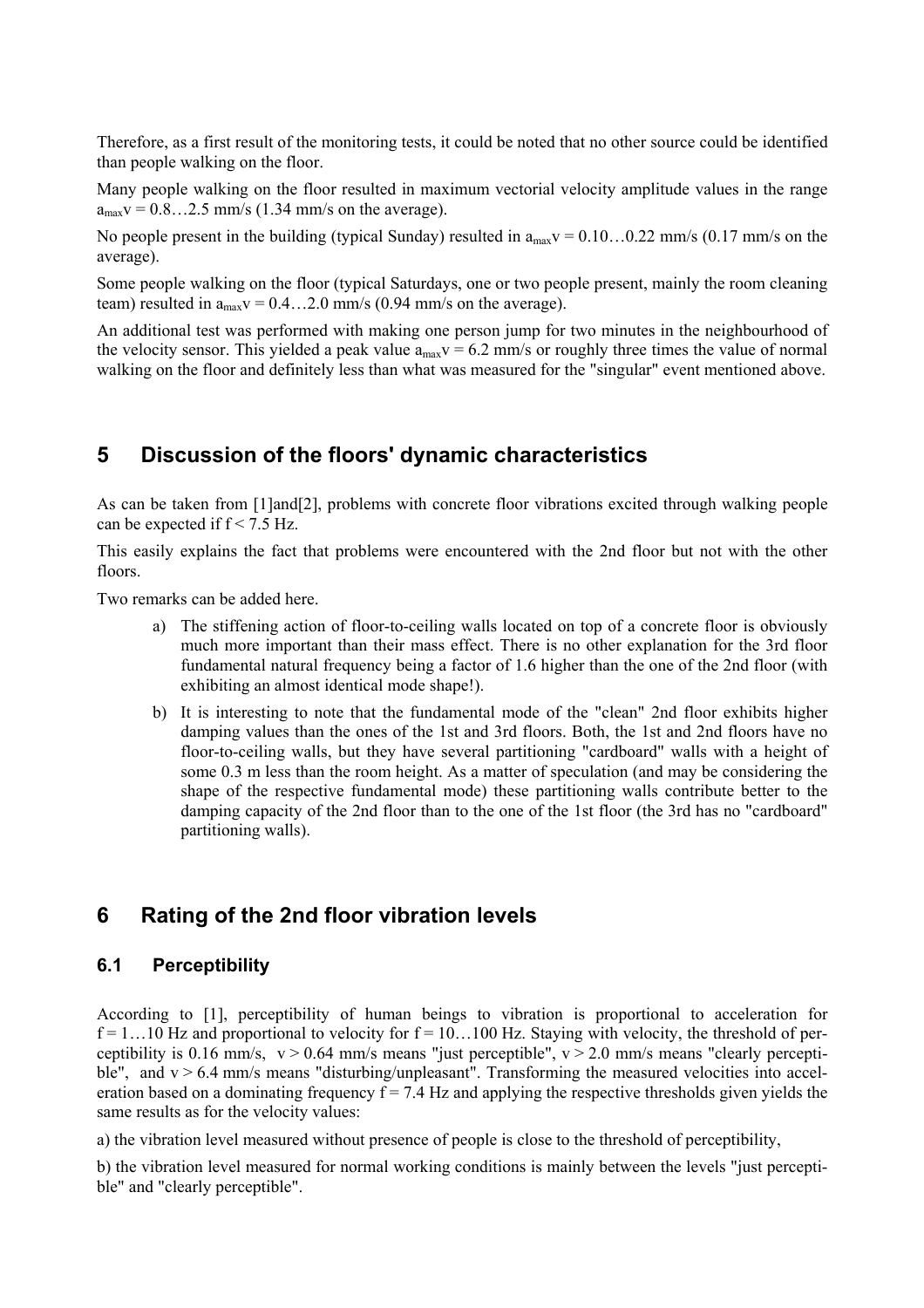### **6.2 Acceptability**

The German standard [3] which is widely used in Europe can be applied to vibrations in residential buildings only.

The measured vibrations were therefore rated according to the ISO-Standards [4] and [5]. This rating is based on measured RMS-values of acceleration or velocity. Processing the signals using the GeoDAS software package allowed to plot similar graphics as shown in the Figures 12 to 15 for RMS- instead of peak values (Fig. 16).





**Figure 16:** Floor vibrations for a typical normal working day.

The values for the two cases of interest are

a) normal working day:  $v_{RMS} = 0.47...1.45$  mm/s, 0.8 mm/s on the average,

b) nobody present:  $v_{RMS} = 0.07...0.17$  mm/s, 0.11 mm/s on the average.

Three parameters have to be taken into account when applying ISO 2631 ([4] and [5]).

- a) the frequency weighting curve (Fig. 17),
- b) the base curve (Fig 18), and
- c) the multiplication factor.

The frequency weighting curves take care of the fact that the sensibility of humans against vibrations depends on the vibrations' direction and frequency. For vertical vibrations with a dominant frequency  $f = 7.4$  Hz, the frequency weighting is 0 dB.

The base curve yields that for vertical vibrations with  $f = 7.4$  Hz, the base value is  $v = 0.1$  mm/s.

For office buildings, "continuous or intermittent vibration", "day" and "night", Table 2 of [5]gives a multiplication factor 4. Multiplying this factor with the base value yields, that vibration levels (RMS velocity) of  $v < 0.4$  mm/s "have been found to be satisfactory".

In summary: During working hours, the vibration level is up to 3.6 times higher than "satisfactory" according to [4], [5]. The vibration level valid for the state "nobody present in the building" is well below the "satisfactory" level according to ISO 2631.

At the moment, discussions are ongoing to find an optimum solution for the problem.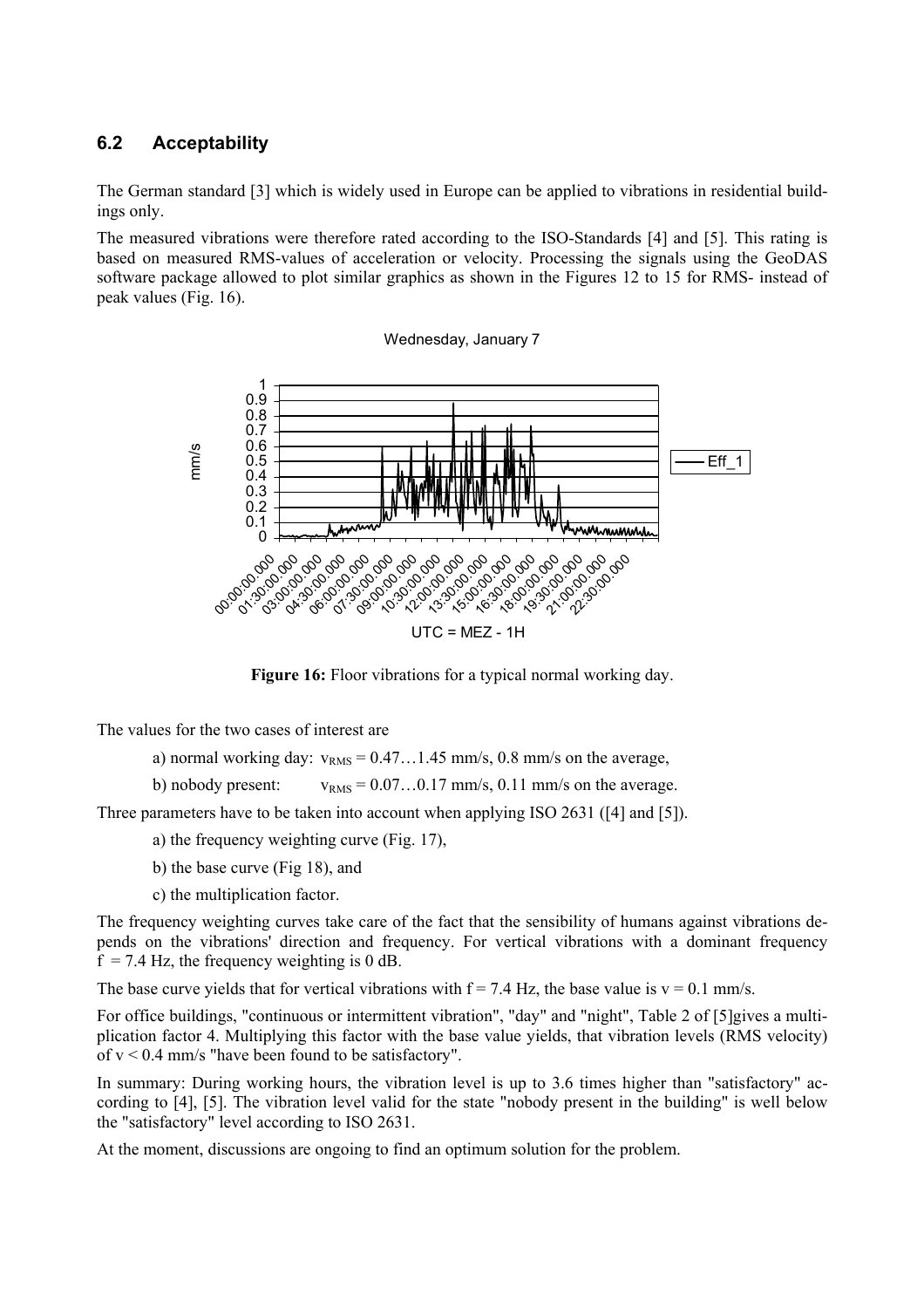

**Figure 17:** Frequency weighting curves as given in [4]. W<sub>k</sub> (solid line) applies for vertical movement.



Figure  $2b$  - Building vibration *z*-axis base curve for velocity (this represents the foot-to-head vibration base curve, see 4.2.1)

**Figure 18:** Base value for  $f = 7.4$  Hz (ordinate's scaling: m/s).